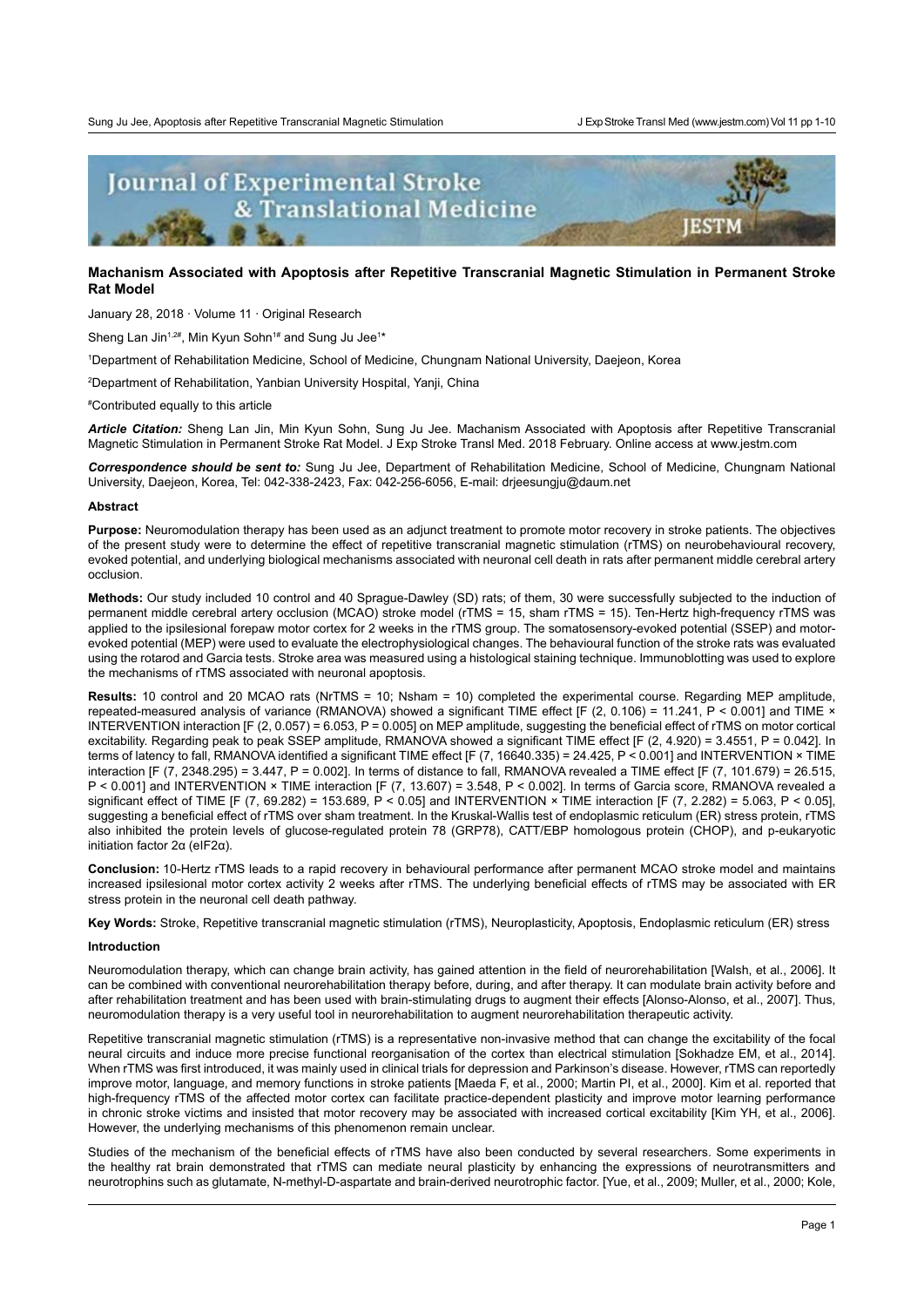# et al., 1999].

In other ways, the underlying neurochemical mechanism of the beneficial effect of high-frequency rTMS in a stroke rat model has been proposed that it has a neuroprotective effect via modulating the apoptotic process [Antonsson, 2001; Fujiki, et al., 2003; Yoon, et al, 2011]. The apoptotic process is known to be directly regulated by members of the Bcl-2 family, including Bax (pro-apoptosis) and Bcl-2 (anti-apoptosis) [Antonsson, 2001; Reed, 2006]. Yoon et al showed significant behavioural improvement after high-frequency rTMS in a temporary stroke rat model. They also reported that Bcl-2 protein levels increased after treatment compared to sham stimulation. However, they showed a significant increase in a single protein among candidate proteins that was insufficient to conclude the underlying mechanism of rTMS [Yoon et al., 2011]. Thus, preclinical studies to explore the therapeutic mechanism of rTMS therapy in the brain after stroke are insufficient. No study to our knowledge simultaneously explored the changes in neurobehavioural functions and electrophysiological parameters in a permanent stroke model. Because the majority of stroke patients are not candidates for immediate reperfusion therapy, it is vital that potential therapeutic tools are studied using a permanent occlusion animal model as well [Eady et al., 2013].

After stroke, neuronal cell death was induced by a decrease in oxygen and glucose, which in turn induces glutamate release at the presynaptic level. The high glutamate level and subsequent activation of glutamatergic postsynaptic receptors are the main components of the cascade of sequential molecular events that induce neuronal death [Choi & Rothman, 1990]. In the neuronal cell death cascade, the endoplasmic reticulum (ER) plays a crucial role since the glutamatergic postsynaptic receptor induces the ER stress that produces cell death by excessive intracellular calcium accumulation. In this process, the ER is an important subcellular organelle that is responsible for intracellular calcium homeostasis, protein secretion, and lipid biosynthesis [Pizzo & Pozzan, 2007; Ren et al., 2012]. Bcl-2 family proteins are well central regulators of cell life and death between the ER and mitochondria [Reed JC. 2006]. Thus, here we aimed to explore the extent of neurobehavioural recovery and neurophysiological change after rTMS and the underlying therapeutic mechanism associated with neuronal cell death in a permanent stroke rat model.

#### **Materials and Methods**

#### *Animal model*

Male Sprague-Dawley rats (250–300 g) were allowed free access to food and water. Animals were housed in a colony room under controlled temperature (22°C) and a 12:12 light-dark cycle. All animal experiments were approved by the Institutional Animal Care and Use Committee of the preclinical research institute at Chungnam National University Hospital.

40 male Sprague-Dawley (SD) rats were anaesthetised with an intraperitoneal injection of a 1.0% ketamine cocktail (ketamine:xylazine = 2:1, 2.4 mg/kg Ketara, Yuhanyanghang, Seoul, South Korea; and Rompun, Bayer HealthCare LLC, Shawnee Mission, Kansas, USA) and subjected to permanent left middle cerebral artery occlusion (MCAO) with a modification of Longa's methods [Bazeley et al., 2008; Longa, Weinstein, Carlson, & Cummins, 1989]. However, we did not open the internal carotid artery (ICA), a concept of a permanent MCAO model [Eady et al., 2013]. In brief, the left common carotid artery, external carotid artery, and ICA were carefully exposed. A 4-0 nylon silicon rubber-coated monofilament (0.35-mm coating diameter, 2–3-mm coating length; Doccol Corporation, Sharon, MA, USA) was inserted into the ICA and gently advanced to occlude the origin of the left middle cerebral artery. A heating pad was applied to maintain the rat's body temperature at 37 ± 0.5°C during the surgery. The 10 control SD rats that did not undergo the MCAO procedure underwent only a skin incision after anaesthesia.

#### *Neuromodulation*

The rTMS was administered at the hot spot in left cerebral hemisphere. Since all rats underwent the left MCAO procedure, use of the left hemisphere was not appropriate for determining the hot spot. Thus, we measured the hot spot in the right hemisphere and assumed that hot spot in the left hemisphere was symmetrical to it on the opposite side. An animal figure-eight magnetic coil (Magstim Rapid2, Carmarthenshire, UK) was used to deliver the TMS. The hot spot was symmetrically opposite where the largest MEP amplitude can be acquired using the smallest stimulation intensity. Hot spot position was determined using the data from previous study. [Rotenberg et al., 2010]. The stimulation was performed with 10 Hz, 90% of the resting motor threshold (RMT), 2-s stimulation, 6.4-s rest, 800 stimulations per session, and 10 sessions at a regular time for 2 weeks. The total stimulation was done 8,000 times. The sham stimulation was 30 cm above from hot spot with opposite coil direction with the same protocol (Figure 1).



## *Figure 1.*

Experimental design of neuromodulation study. Rats enrolled in rTMS or sham stimulation group in a random order. The rTMS (10 Hz, 2 sec stimulation with 6.4 sec interval, total 800 stimulation/session) and sham (just sound) intervention were applied to the left motor cortex for 10 sessions with 5 consecutive and 2 resting days. Behavioral, electrophysiological tests (MEP, SSEP) were administered to assess the effects of intervention. At day 28, infarction area and ER stress level were measured by TTC stain and immunoblotting, respectively. Abbreviation: pMCAO, permanent middle cerebral artery occlusion; rTMS, repetitive transcranial magnetic stimulation; MEP motor evoked potential; SSEP, somatosensory evoked potential; ER, endoplasmic reticulum.

## *Electrophysiological evaluation*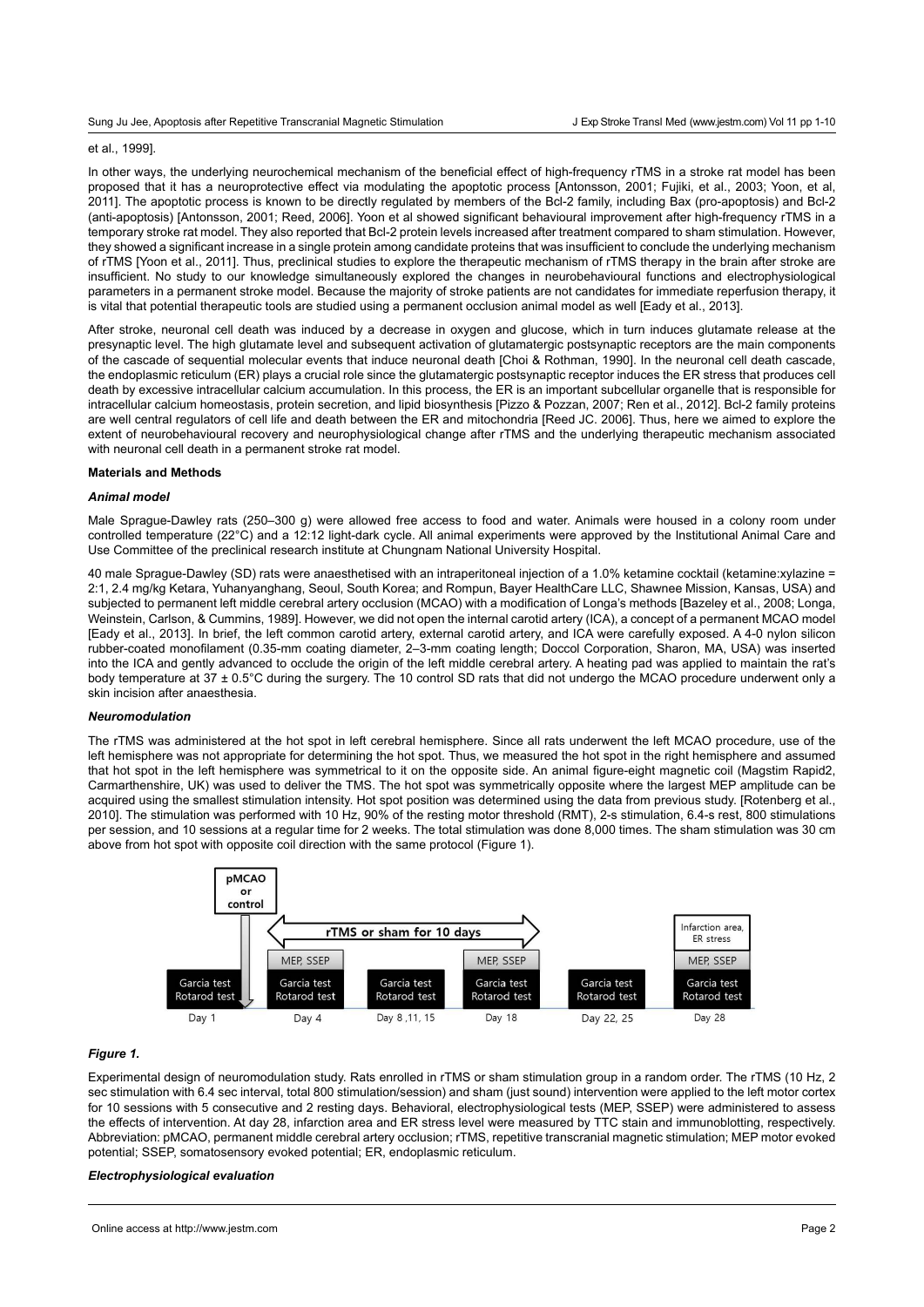# **1) Motor evoked potential (MEP)**

After general anaesthesia with half a dose of the ketamine cocktail (1.2 mg/kg) was administered for the MCAO operation, the animals were fixed on the stereotaxic frame. The recording needle electrode was placed on the biceps muscle belly, the location of which was determined by palpation with the forepaw in the extended position. The reference needle electrode was positioned between the 2nd and 3rd digit of the forepaw. The grounding electrode was inserted into the tail bed. The EMG signal was acquired with a setting according to the motor nerve conduction methods of an electrodiagnosis machine using the 20–10,000-Hz band pass filter setting (Keypoint 4®; Dantec™, Skovlunde, Denmark). At the hot spot, the stimulus intensity increased with 5% of machine output (MO) until MEP was observed in the unaffected forepaw. After the MEP was observed, the stimulus intensity was increased with 1% of MO to determine the RMT intensity. Based on the pilot biceps muscle TMS-derived MEP data in our laboratory, we defined RMT as the lowest stimulation intensity (% MO) at which MEP can be acquired using a 0.015-mV amplitude five times with 10 consecutive stimulations [Luft AR, et al., 2001]. With these criteria, we identified a mean RMT of 70.3  $\pm$  3.7% MO in the unaffected hemisphere at day 4. The MEP was selected the signal with a stimulation intensity of 120% of the initial RMT on day 4 (Fig. 1). The MEP was obtained from the right biceps muscle at days 4, 18, and 28. We used a maximal baseline value and the negative peak amplitude at each period was acquired for the statistical analysis.

# **2) Somatosensory evoked potential (SSEP)**

SSEP was performed with the evoked potential and an electrodiagnosis system (Sierra Wave, Caldwell, Kennewick, WA, USA). The cathodal and anodal needle electrode was inserted in the biceps muscle bellies of the forepaw and palm, respectively. The electrical stimulator gave a 2.82-Hz 0.1-ms square-shaped wave. Stimulus intensity was twice that of the motor threshold, which was determined by visible muscle contraction [Bazley, et al., 2011; Agrawal, et al., 2010; Agrawal, et al., 2009; All et al., 2010].

The recording needle electrode was inserted 3.8 mm contralateral and 0.2 mm posterior to the bregma of the rat head according to a previous study [Agrawal et al., 2010]. The signal was amplified 10,000 times, filtered at a 10–500-Hz frequency, and averaged with 200 signals. Data acquired from the SSEP were latency to the first positive peak, latency to the first negative peak, and peak to peak amplitude between the first positive and negative peaks. The forepaw SSEP was obtained from the left hemisphere on days 4, 18, and 28 (Figure 2). To minimize capturing the side effects of anaesthesia, electrophysiological tests were not performed on day 1



### *Figure 2.*

Study flow and numbers of participated rats.

#### *Behavioral evaluation*

The behavioural tests, including the Garcia test and rotarod test, were performed on days 1 (before surgery), 4, 8, 11, 15, 18, 22, 25, and 28 (Figure 2). All animal experiments were conducted according to the National Institutes of Health Guide for the Care and Use of Laboratory Animals.

### **1) Rota rod test**

The diameter of the rod was 9 cm and the rotation velocity was increased from five to 50 revolutions per minute (RPM) with a 5-RPM increase every 30 seconds. The performance was measured three times and averaged. The mean latency and distance to fall were recorded until that the rat fell from the rod or grasped the device. [Chen et al., 2001; Hamm et al., 1994].

## **2) Garcia test**

Online access at http://www.jestm.com Page 3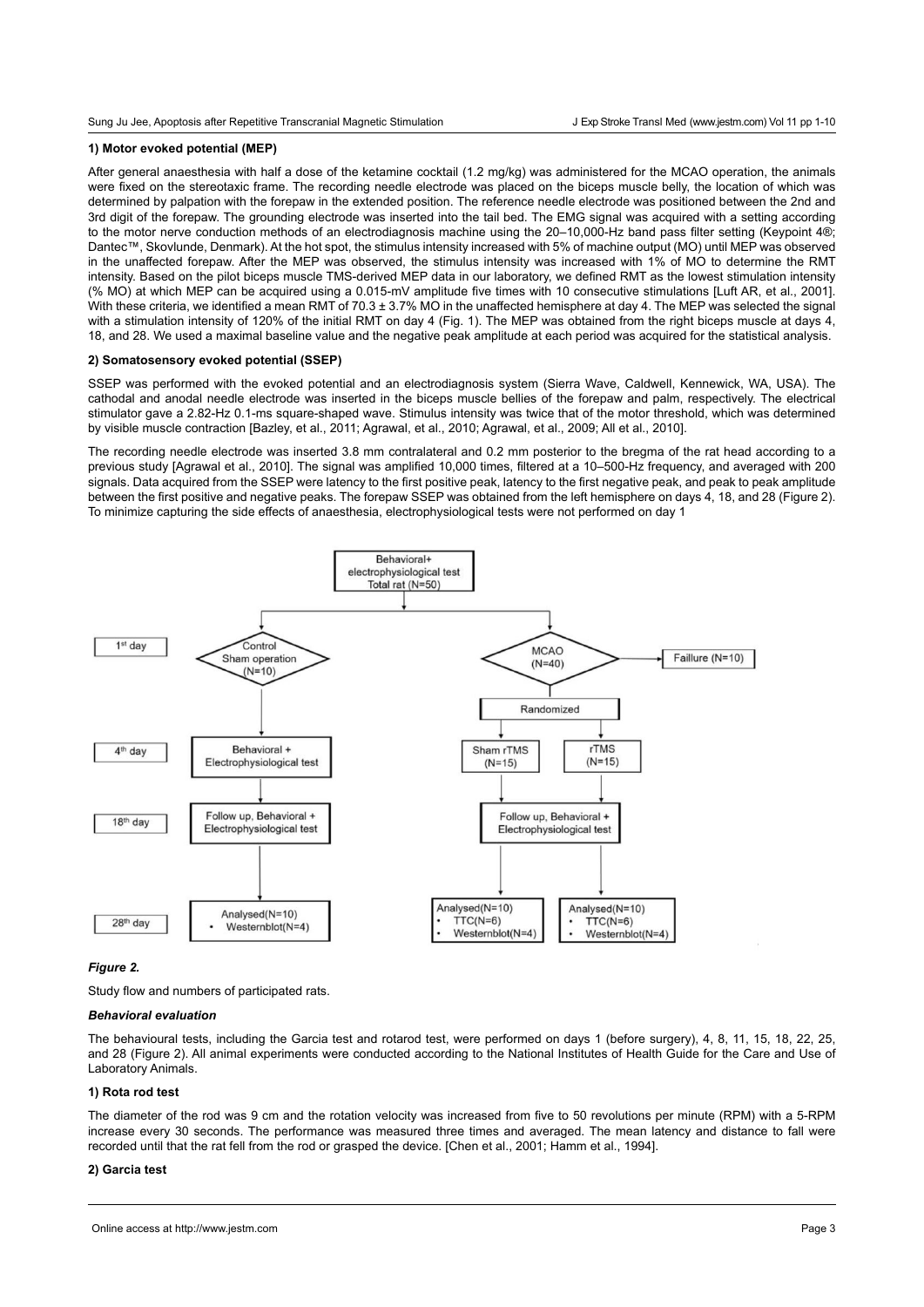Sung Ju Jee, Apoptosis after Repetitive Transcranial Magnetic Stimulation

The Garcia test includes six subtests: spontaneous activity, symmetry in the movement of the four limbs, forepaw outstretching, climbing, body proprioception, and response to vibrissae touch. The total score was 3–18, and a higher score indicates better performance [Garcia et al., 1995].

## *Histologic and biochemical evaluation*

#### **1) Triphenyltetrazolium chloride staining**

To determine the infarct volumes, the rats were decapitated at day 28. Each brain was removed and sliced into coronal sections (2.0 mm thick) using a rat brain slicer (Zivic Instruments, Pittsburgh, PA, USA). Five brain slices from each rat were incubated in 2% (w/v) triphenyltetrazolium chloride (TTC) solution for 20 min at 37°C. Normal brain tissue was uniformly red in colour, whereas the infarcted regions were whitish. The brain slices from each rat were photographed and the extents of the whitish infarct areas were calculated using the ImageJ program (National Institutes of Health, Bethesda, MD, USA); the infarct volume was calculated as the percentage of the total brain area of each section.

# **2) Immunoblotting**

The tissues in the peri-ischaemic zone were subjected to Western blotting. Protein was extracted through a serial procedure that involved the addition of protein extraction solution, homogenisation by ultrasonication for 15 seconds, and harvesting of the supernatant after centrifuging for 20 min at 12,000 rpm at 4°C. Protein quantification was performed using Breadford's method. Sodium dodecyl sulfate– polyacrylamide gel electrophoresis (SDS-PAGE) was administered and blotting was performed for 60 min at 110 V, followed by 60 min at 60 V. The SDS-PAGE gel was transferred onto nitrocellulose membrane at 90 V for 60 min. After the use of 5% bovine serum albumin (BSA) and 5% skim milk for 60 min, the gels were probed with the appropriate primary antibodies overnight. The primary antibodies were mixed as GRP78 into 5% BSA (1:2000), p-eIF2α into 5% BSA (1:1500), CHOP into 5% BSA, and β-actin into 5% skim milk (1:2000). The nitrocellulose membrane was washed three times with Tris-buffered saline with Tween-20 (TBS-T) for 10 min each. Secondary antibodies were probed, with the appropriate 60 min blocking period. The secondary antibodies included polyclonal anti-rabbit and polyclonal antimouse mixed into 5% BSA and 5% skim milk (1:2000) each. In the final step, the nitrocellulose membrane was washed with TBS-T for 10 min and then TBS for 10 min. The western blotting detection reagents were added to the nitrocellulose membrane and images were taken with an X-ray pre-processor. The present study utilised anti-GRP78, anti-CHOP, anti-p-eIF2α (Cell Signaling Technology, Inc., Beverly, MA, USA), anti-eIF2α (Cell Signaling), and anti-β-actin (Santa Cruz, Biotechnology, Dallas, TX, USA) antibodies. Whole-cell lysates (30 μg) were boiled in a SDS-PAGE gel-loading buffer, subjected to SDS-PAGE, transferred to a nitrocellulose membrane, and then probed with the appropriate primary and peroxidase-conjugated secondary antibodies (Santa Cruz). Chemiluminescent signalling was developed using Super Signal West Picoor Femto substrates (Pierce, Rockford, IL, USA), the blots were imaged with a Gel Doc 2000 ChemiDoc system (Bio-Rad, Hercules, CA, USA), and the band densities were quantified using Quantity One software (Bio-Rad). All values were normalised using β-actin as a loading control.

### *Statistics*

SPSS (version 20.0; SPSS, Chicago, IL, USA) was used for the statistical analysis. Repeated-measures analysis of variance (RMANOVA) was used to explore the TIME effect and TIME × INTERVENTION interaction on the electrophysiological and behavioral data. If there was significant TIME effect and TIME × INTERVENTION interaction, a post-hoc analysis was performed using the Mann-Whitney U test with Bonferroni's adjustment to determine the significant difference between groups at each evaluation time point. The infarction area between groups was compared using the Mann-Whitney U test. Data from western blotting of the control, sham, and rTMS groups were compared using the Kruskal-Wallis test. If there was significant difference among group, post-hoc analysis was done to evaluate between group differences using the Mann-Whitney U test with Bonferroni adjustment. Unless stated otherwise, P values < 0.05 were considered significant. All parameters are described as mean ± standard deviation.

## **Results**

30 rats for which the Garcia scores was between 7 and 13 at day 4 were randomly divided into the rTMS (n = 15) and sham rTMS (n = 15) groups [Lee et al., 2009]. In the end, 20 (NrTMS = 10; Nsham = 10) and four control rats completed the entire experimental course. The data of 20 rats were subjected to the statistical analysis of behavioural change, electrophysiological change, and infarction area comparison by RMANOVA and an independent t test. All data from 24 rats were analysed to compare proteins related with ER stress. At day 4, the latency to fall of the rotarod test of the rTMS and sham groups were 65.57 ± 29.23 and 67.66 ± 29.22 sec, respectively (P > 0.05), while the distance to fall of the rotarod test was  $2.21 \pm 1.64$  and  $2.58 \pm 1.61$  m, respectively (P > 0.05). The Garcia test scores of the rTMS and sham groups at day 4 were 10.50 ± 0.85 and 10.20 ± 0.92, respectively. None of the parameters at day 4 were significantly different between the two groups on an independent t test (Table 1).

|                     |                      | rTMS              | sham              |      |
|---------------------|----------------------|-------------------|-------------------|------|
| No of subjects      |                      | 10                | 10                |      |
| Rota rod test       | latency to fall (s)  | $62.77 \pm 13.73$ | $68.54 \pm 12.14$ | 0.78 |
|                     | distance to fall (m) | $2.06 \pm 0.80$   | $2.47 \pm 0.73$   | 0.76 |
| Garcia test (score) |                      | $10.50 \pm 0.85$  | $10.20 \pm 0.92$  | 0.93 |

#### *Table 1.*

Fundamental characteristics of permanent stroke rat model at day 4.

## *Electrophysiological evaluation*

## **1) Motor evoked potential (MEP)**

MEP amplitude showed a significant TIME effect [F (2, 0.106) = 11.241, P < 0.001] and TIME × INTERVENTION interaction [F (2, 0.057) = 6.053, P = 0.005], suggesting the beneficial effect of rTMS on motor cortical excitability. The post-hoc Mann-Whitney U test showed a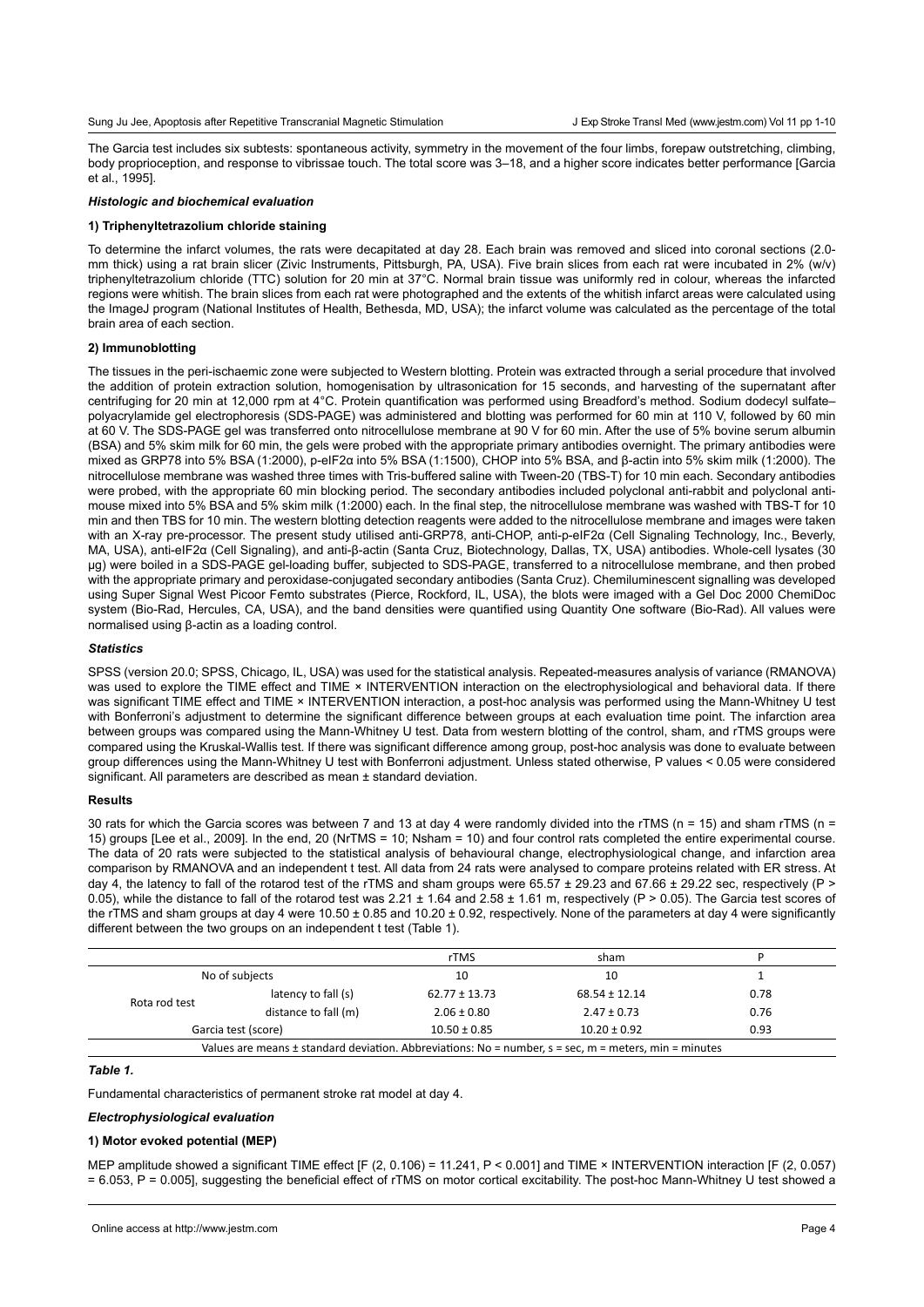#### Sung Ju Jee, Apoptosis after Repetitive Transcranial Magnetic Stimulation

tendency toward of larger amplitude in the rTMS group at day 18 and significantly larger amplitude in the rTMS group than the sham group at day 28. In terms of MEP latency, the data showed no significant TIME effect [F (2, 0.612) = 1.311, P = 0.282] of MEP latency. MEP data are shown in Table 2.

|                |                 | Day 4           | Day 18          | Day 28          | TIME <sup>b)</sup> | TIME X INTERVENTION <sup>c)</sup> |
|----------------|-----------------|-----------------|-----------------|-----------------|--------------------|-----------------------------------|
| Amplitude (uV) | rTMS            | $0.16 \pm 0.09$ | $0.25 \pm 0.13$ | $0.39 \pm 0.14$ | $0.002*$           | $0.005**$                         |
|                | Sham            | $0.18 \pm 0.06$ | $0.17 \pm 0.08$ | $0.22 \pm 0.08$ |                    |                                   |
|                | P <sub>a</sub>  | 0.353           | 0.029           | $0.011**$       |                    |                                   |
| Latency        | rTMS            | $2.77 \pm 1.03$ | $2.32 \pm 0.67$ | $2.23 \pm 0.67$ | 0.282              | 0.182                             |
|                | Sham            | $2.40 \pm 0.46$ | $2.16 \pm 0.60$ | $2.16 \pm 0.60$ |                    |                                   |
|                | $\mathsf{p}$ a) | 0.631           | 0.684           | 0.075           |                    |                                   |

Values are presented as mean ± standard deviation. \*p<0.05, \*\*p<0.017.

a) p-values were derived from Mann Whitney U test, b) p-values were derived from RMANOVA for the effect of TIME as the within subject factor (3 levels: 4, 18, and 28 days after stroke), c) p-values were derived from RMANOVA for the interaction between TIME and INTERVENTION (2 levels: rTMS and Sham).

## *Table 2.*

Changes of amplitude and latency of MEP in affected forepaw at 4, 18 and 28 days after stroke.

# **1) Somatosensory evoked potential (SSEP)**

In terms of peak to peak SSEP amplitude, analysis of variance (ANOVA) revealed a significant TIME effect IF (2, 4.920) = 3.4551, P = 0.042] but no TIME × INTERVENTION interaction [F (2, 0.246) = 0.173, P = 0.842]. No significant TIME effect was seen in terms of the latency of the first negative or first positive peak. Data of SSEP were shown in Table 3.

|                                                  |             | Day 4            | Day 18           | Day 28           | TIME <sup>b)</sup> | <b>TIME X INTERVENTION<sup>c)</sup></b> |
|--------------------------------------------------|-------------|------------------|------------------|------------------|--------------------|-----------------------------------------|
| Peak to peak amplitude<br>(UV)                   | <b>rTMS</b> | $2.47 \pm 2.16$  | $2.86 \pm 2.03$  | $3.66 \pm 2.55$  | $0.042*$           | 0.842                                   |
|                                                  | Sham        | $2.26 \pm 1.91$  | $3.56 \pm 3.71$  | $3.02 \pm 2.45$  |                    |                                         |
|                                                  | Pa)         | 0.65             | 0.496            | 0.427            |                    |                                         |
| Peak latency of 1 <sup>st</sup><br>negative peak | <b>rTMS</b> | $11.06 \pm 1.77$ | $10.77 \pm 1.40$ | $10.72 \pm 1.82$ | $0.524^{b}$        | 0.658                                   |
|                                                  | Sham        | $10.25 \pm 2.29$ | $11.77 \pm 1.36$ | $11.46 \pm 1.84$ | 0.222c             | 1.569                                   |
|                                                  | Pa)         | 0.436            | 0.105            | 0.529            |                    |                                         |
| Peak latency of 1 <sup>st</sup><br>positive peak | rTMS        | $12.98 \pm 2.37$ | $12.90 \pm 2.25$ | $13.97 \pm 2.59$ | $0.212^{b}$        | 1.619                                   |
|                                                  | Sham        | $11.82 \pm 2.49$ | $14.00 \pm 2.12$ | $13.22 \pm 2.56$ | 0.262c             | 1.392                                   |
|                                                  | p-value     | 0.315a)          | 0.315a)          | 0.436a           |                    |                                         |

Values are presented as mean ± standard deviation. \*p<0.05.

a)p-values were derived from Mann Whitney U test, b)p-values were derived from RMANOVA for the effect of TIME as the within subject factor (3 levels: 4, 18, and 28 days after stroke), <sup>c</sup>)p-values were derived from RMANOVA for the interaction between TIME and INTERVENTION.

# *Table 3.*

Changes of amplitude and latency of SSEP in affected forepaw at 4, 18 and 28 days after stroke.

# *Behavioral evaluation*

# **1) Rota rod test**

Regarding fall latency, ANOVA revealed a significant TIME effect [F (7, 16640.335) = 24.425, P < 0.001] and INTERVENTION × TIME interaction [F (7, 2348.295) = 3.447, P = 0.002], suggesting a beneficial effect of rTMS over sham on behavioural performance. The Mann-Whitney U test with Bonferroni adjustment showed that the latency to fall in the rTMS group was significantly higher than that of the sham group at days 15 (P < 0.001), 18 (P < 0.001), 25 (P = 0.002), and 28 (P = 0.003) but not at days 4, 8, 11, or 22 (Figure 3A).

Regarding distance to fall, ANOVA revealed a significant TIME effect [F (7, 101.679) = 26.515, P < 0.001] and INTERVENTION × TIME interaction [F (7, 13.607) = 3.548, P < 0.002]. The Mann-Whitney U test with Bonferroni adjustment showed that the distance to fall in the rTMS group was significantly farther than that of the sham group at days 15 (P = 0.002), 18 (P < 0.005), 25 (P < 0.004), and 28 (P < 0.001) but not at days 4, 8, 11, and 22 (Figure 3B).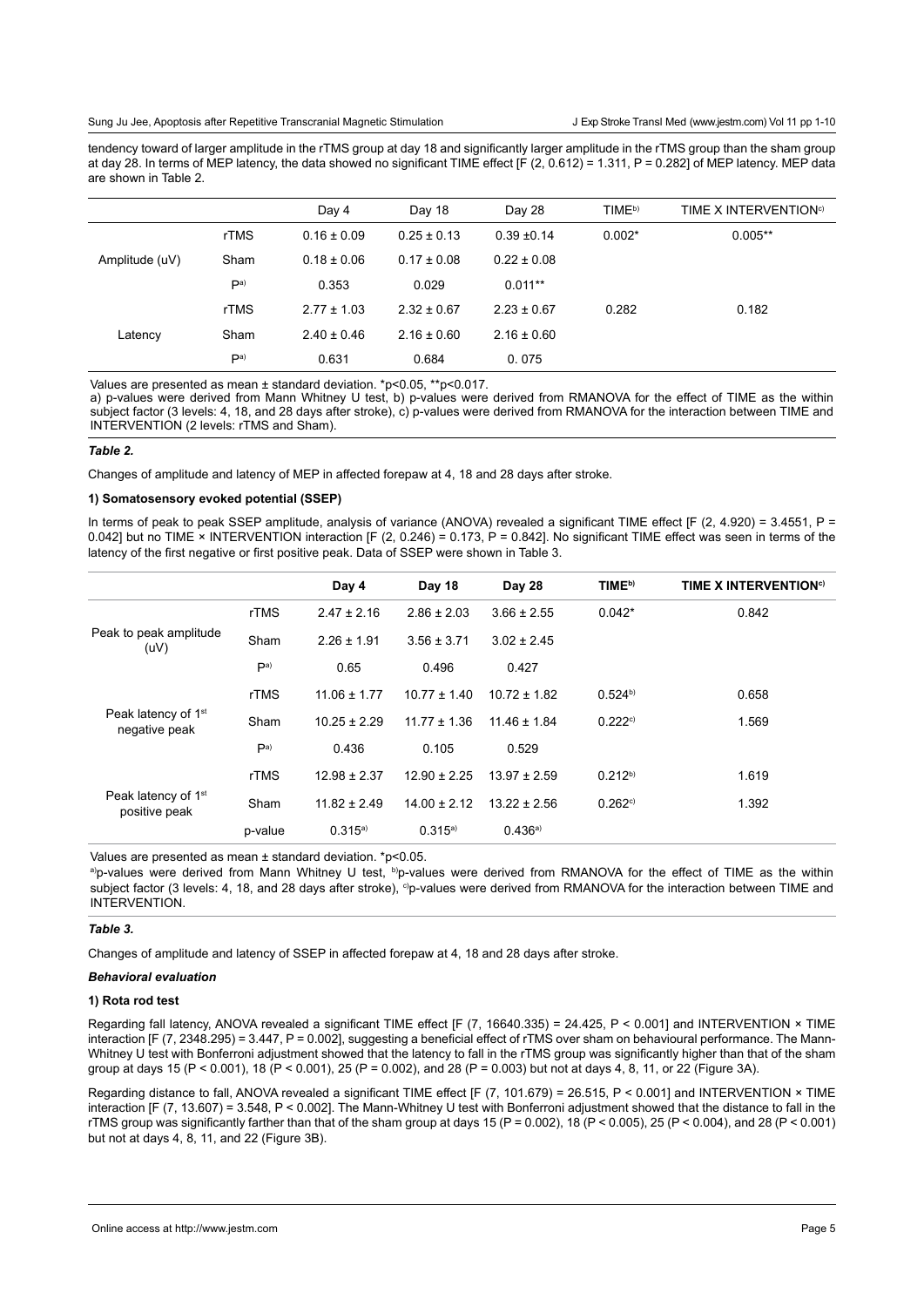



#### control — Sham rTMS — rTMS

# *Figure 3.*

Comparisons of latency 3 (A) and distance 3 (B) to fall from the rotarod before and after treatment. The rotaroad test showed significant TIME effect and TIME x INTERVENTION effect between rTMS and sham group by RMANOVA in both latency and distance. The Mann Whitney U test with Bonfferoni adjustment showed significantly higher latency and farther distance in rTMS compared to sham group at day 15, 18, 22, 25 and 28. \*p < 0.006, Mann Whitney U test with Bonfferoni adjustment.

# **2) Garcia test score**

Regarding Garcia test score, ANOVA revealed a significant TIME effect [F (7, 69.282) = 153.689, P < 0.05] and INTERVENTION × TIME interaction [F (7, 2.282) = 5.063, P < 0.05], suggesting a beneficial effect of rTMS over sham. The Mann-Whitney U test with Bonferroni adjustment showed that the mean Garcia test score in the rTMS group was significantly higher than that in the sham group at days 11 (P  $<$  0.001), 18 (P  $<$  0.001), 22 (P = 0.002), and 25 (P = 0.003) but not at days 4, 8, 11, and 28 (Figure 4).



# *Figure 4.*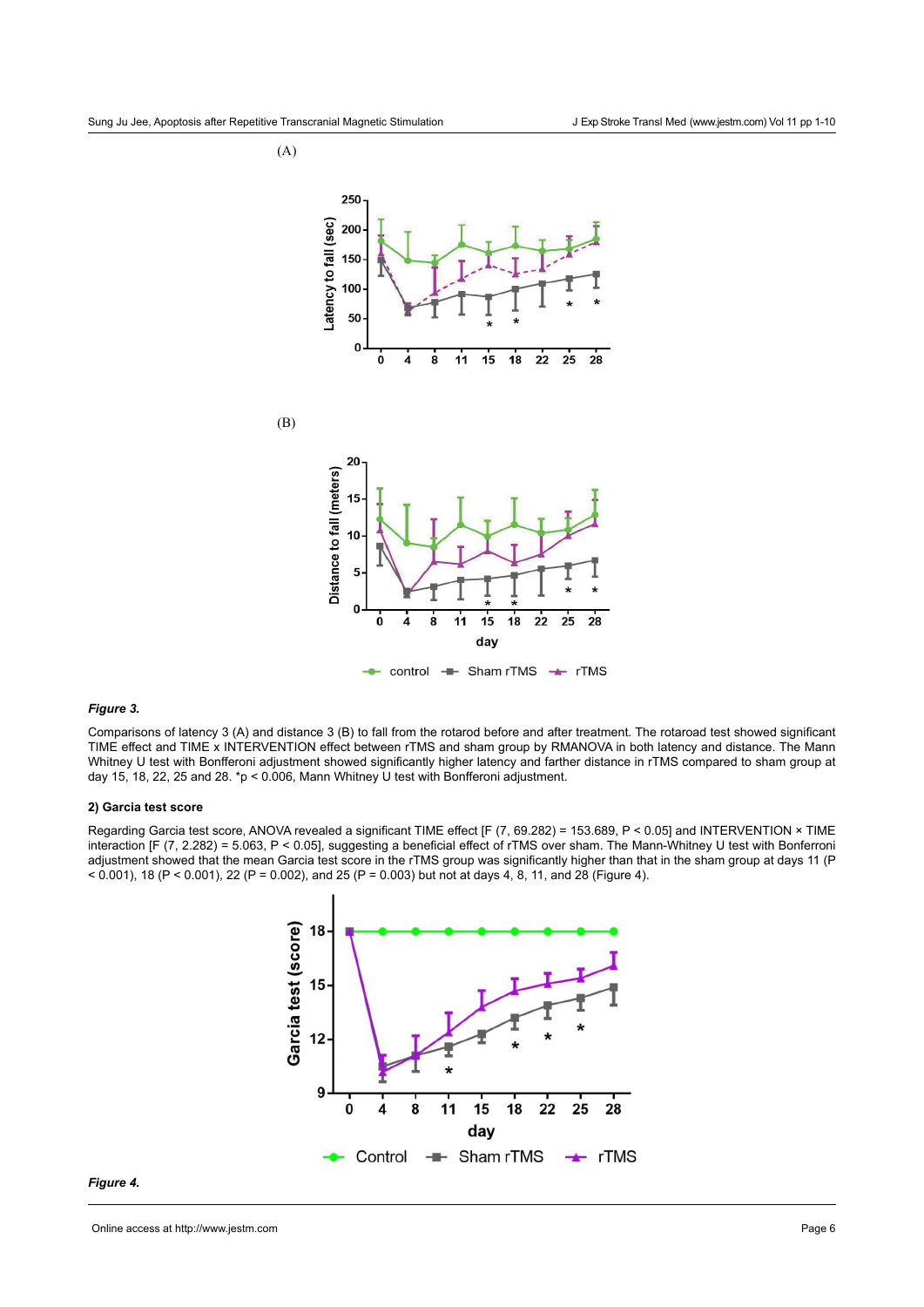Sung Ju Jee, Apoptosis after Repetitive Transcranial Magnetic Stimulation

J Exp Stroke Transl Med (www.jestm.com) Vol 11 pp 1-10

Comparison of score for Garcia test after treatment. Garcia score showed significant TIME effect and TIME X INTERVENTION interaction between rTMS and sham group by RMANOVA. The Mann Whitney U test with Bonfferoni adjustment showed significant difference between groups at day 15, 18, 22 and 25. \*p<0.006, Mann Whitney U test with Bonfferoni adjustment.

# *Histologic and biochemical evaluation*

## **1) TTC stain for infarction area calculation**

TTC staining revealed that the major infarct area was the temporal and parietal lobes, striatum, and hippocampus of the left side of the rat brain. The infarction area in the rat brain at day 28 did not differ significantly between the rTMS and sham groups (Figure 5).



**Sham rTMS** 

# *Figure 5.*

The representative histological photograph with TTC stain for rat brain (A) and comparison of inarction area between groups (B). The infarction area of rTMS group didn't show significant difference compared to sham group.

### **2) Immunoblotting**

On the Kruskal-Wallis test of the ER stress proteins, the levels of GRP 78, CHOP, and p-EIF2α decreased significantly. In the post-hoc analysis, the Mann-Whitney U test with Bonferroni adjustment showed significantly decreased amounts compared to the sham group in CHOP (P = 0.002) and GRP 78 (P = 0.022) but not p-eIF2α (P = 0.097) (Figure 6).



# *Figure 6*.

The proteins such as GRP 78(A), CHOP (B) and p-eIF2α (C) in ER stress pathways showed a tendency to increase amount in sham group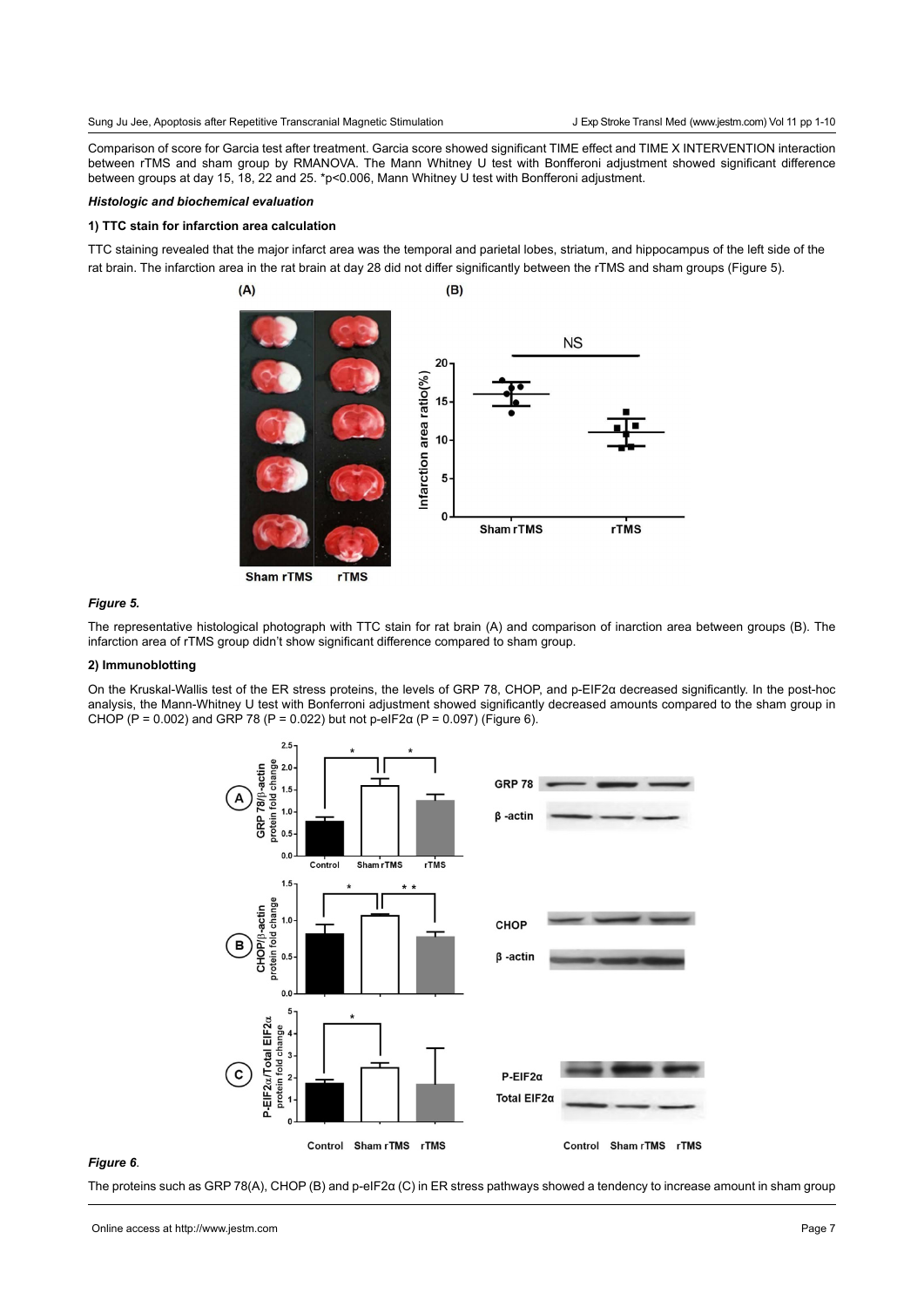compared to control. All data was presented as means standard deviation of three independent experiments \*p<0.05, \*\*p<0.01. In rTMS group, the protein levels of GRP 78 and CHOP showed significant decrease compared to sham group, but p-eIF2α didn't show significant decrease of amount compared to sham group. All Western blots are representative of three independent experiments.

### **Discussion**

This study aimed to explore the mechanism underlying the long-term beneficial effect of high-frequency rTMS on the ipsilateral hemisphere associated with behavioural recovery and electrophysiological change after stroke.

As our results demonstrated, the behavioural test and electrophysiological parameters showed a significant TIME effect and a significant TIME × INTERVENTION interaction after rTMS treatment except in SSEP. For the intergroup analysis at each time point, rats in the rTMS group showed significantly higher MEP and behavioural test performance. In the rTMS group, the GRP 78 and CHOP levels in the periinfarction area were significantly lower than those in the sham group, while the p-eIF2α protein levels associated with ER stress tended to be lower in the rTMS group than in the sham group. These data suggest that the underlying beneficial mechanism of rTMS can be associated with ER stress pathways. It is well known that ER stress can induce cell death and that various proteins are associated with the pathway, such as bcl-2 family, GRP 78, and p-eIF2α. Our data elucidate the relationship between stroke-induced neuronal cell death and the beneficial effect of high-frequency rTMS.

Several studies have shown that ER stress is the main target role in ischaemia-induced neuronal deterioration. ER stress markers such as GRP78 and CHOP were reportedly upregulated and ischaemia-reperfusion injury induced neuronal apoptosis in the penumbra [Wu CX, et al., 2013]. On the other hand, GRP 78 can regulate CHOP expression, and its overexpression decreases CHOP induction, attenuating cell death [Fu HY, et al., 2008] or blocking ER stress [Rao RV., 2002]. A previous study on the association between oxidative stress and cardiovascular disease showed that antioxidants can be used to prevent cardiovascular disease [Street DA., et al., 1994; Bjelakovic G, et al., 2008; Myung SK, et al., 2013; Ciccone MM, et al., 2013]. Thus, our results support these findings.

Similarly, the present study found that permanent MCAO increased GRP78 and CHOP levels, which then decreased after rTMS treatment. Therefore, the neuroprotective effects of rTMS may be associated with inhibited CHOP expression and enhanced endogenous GRP78 activity in neuronal cells via inhibited microglia and astrocyte activation. One study reported that, in the brain injury induced by ER stress, CHOP induction is regulated by the PERK-eIF2α-ATF4 pathway via an unfolded protein response [Zhang & Kaufman, 2008]. In the present study, permanent MCAO instigated p-eIF2α expression, which was inhibited by rTMS although not significantly. Therefore, the present findings suggest that rTMS can attenuate the p-eIF2α activation and lead to inhibited CHOP activity and cell apoptosis, as shown in a previous study [Kwon et al., 2015].

It is well known that the motor cortex has a strong modulatory effect on SSEP and MEP responses. For example, 1-Hz rTMS of the motor cortex at 110% of the active MT reduced SSEP amplitude without affecting latency [Enomoto et al., 2001]. In healthy subjects, a slow suprathreshold rTMS of the motor cortex significantly reduced N20-P25 SSEP amplitude [Coppola De Pasqua et al., 2012]. Coppola then showed that high-frequency rTMS failed to induce changes in SSEP amplitude compared to baseline in healthy subjects. In our study, SSEP did not change after rTMS in the ipsilesional motor cortex of the forepaw; this result can be explained by the fact that the neuroplastic effect of rTMS can be affected by neuronal damage. It also showed that the rTMS could significantly increase the peak MEP amplitude. Previous studies also confirmed that the change in MEP amplitude was related to brain cortex activity, which promoted brain reorganization [Concerto et al., 2018; Fitzgerald et al., 2006; Maeda et al., 2000].

Yoon [Yoon et al., 2011] reported a similar finding about the effect of high-frequency rTMS treatment in an MCAO model. The rTMS of 3,500 impulses with a 10-Hz frequency also showed significant behavioural improvement such as the beam balance test and prehensile traction test in the treatment versus sham group. We used 8,000 impulses with a 10-Hz frequency and showed significant improvement in Garcia test and rotarod performance. Improvements within and between groups were significant at days 11 and 18 in the rTMS group. These behavioural changes are consistent with those of previous reports that high-frequency rTMS is beneficial to functional recovery after stroke [Loftus et al., 2014; Mosteller et al., 2014; Yoon et al., 2011]. However, we used a permanent stroke model, which features a larger infarction area and higher-severity impairments than a transient model. Thus, our results suggest that rTMS can be beneficial for more severe stroke patients as well.

Our study has some limitations. First, the sample size was small, leading to the use of non-parametric statistical methods and low statistical power. A larger sample size can result in more definite inter- and intragroup differences in dependent variables. Second, a future study with a larger sample size must explore various molecules associated with oxidative stress ER stress pathways and neuronal apoptosis. On the other hand, only electrophysiological evaluations were used to evaluate neuroplasticity in our study. Recent studies used imaging techniques like magnetic resonance imaging or electroencephalography to confirm changes in brain activity after rTMS.

### **Conclusion**

In this study, 10-Hz rTMS led to a rapid recovery of behavioural performance in a permanent MCAO stroke model and maintained increased activity of the ipsilesional motor cortex about 2 weeks after rTMS. The underlying beneficial effects of rTMS may be associated with GRP 78 and CHOP protein expressions in the neuronal cell death pathway, whereas no significant changes were seen in other proteins like p-eIF2α. We must identify other molecules that increase GRP 78 expression or decrease CHOP expression. The present results may function as fundamental data regarding the basic mechanism of recovery after stroke.

#### **Funding**

This study was supported by grants (nos. HI10C2020, HI13C1990) from the Korean Health Technology R&D Project and Ministry of Health & Welfare (nos. NRF-2015R1C1A1A01055923, NRF-2017R1A2B4006500).

### **References**

Agrawal G, Kerr C, Thakor NV, All AH (2010) Characterization of graded multicenter animal spinal cord injury study contusion spinal cord injury using somatosensory-evoked potentials. Spine (Phila Pa 1976) 35(11): 1122-27

Agrawal G, Thakor NV, All AH (2009) Evoked potential versus behavior to detect minor insult to the spinal cord in a rat model. J Clin Neurosci 16(8): 1052-55.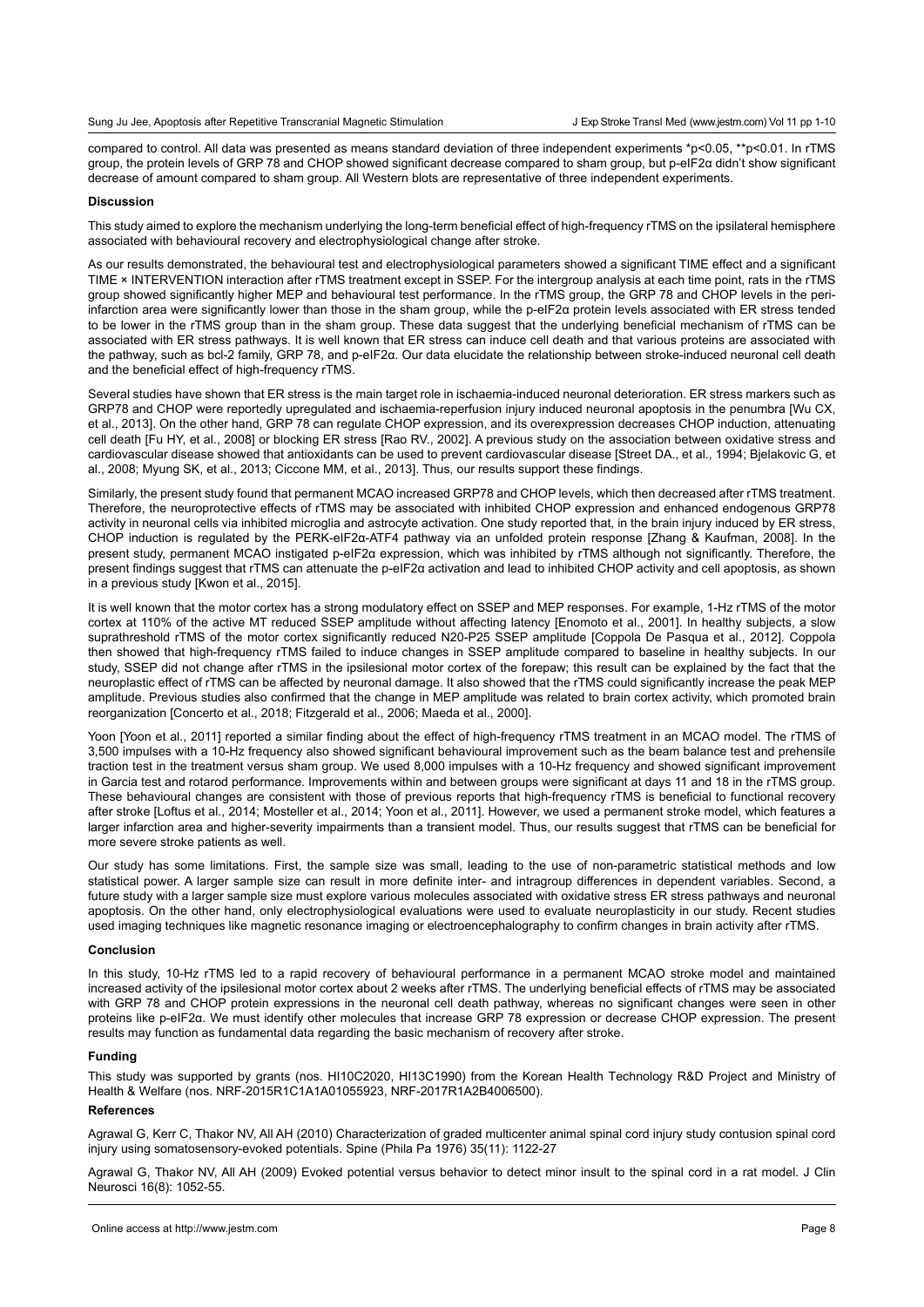All AH, Agrawal G, Walczak P, Maybhate A, Bulte JW, et al. (2010) Evoked potential and behavioral outcomes for experimental autoimmune encephalomyelitis in Lewis rats. Neurol Sci 31(5): 595-601.

Alonso-Alonso M, Fregni F, Pascual-Leone A (2007) Brain stimulation in poststroke rehabilitation. Cerebrovasc Dis 24(Supp1): 157-66.

Antonsson B (2001) Bax and other pro-apoptotic Bcl-2 family "killer-proteins" and their victim the mitochondrion. Cell Tissue Res 306(3): 347-61.

Bazeley PS, Shepelev V, Talebizadeh Z, Butler MG, Fedorova L, et al. (2008) snoTARGET shows that human orphan snoRNA targets locate close to alternative splice junctions. Gene 408(1-2): 172-79

Bazley FA, All AH, Thakor NV, Maybhate A (2011) Plasticity associated changes in cortical somatosensory evoked potentials following spinal cord injury in rats. Conf Proc IEEE Eng Med Biol Soc 2011: 2005-08.

Bjelakovic G, Nikolova D, Gluud LL, Simonetti RG, Gluud C (2008) Antioxidant supplements for prevention of mortality in healthy participants and patients with various diseases. Cochrane Database Syst Rev 16(2): CD007176

Chen J, Li Y, Wang L, Zhang Z, Lu D, et al. (2001) Therapeutic benefit of intravenous administration of bone marrow stromal cells after cerebral ischemia in rats. Stroke 32(4): 1005-11.

Choi DW, Rothman SM (1990) The role of glutamate neurotoxicity in hypoxic-ischemic neuronal death. Annu Rev Neurosci 13(1) 171-82.

Ciccone MM, Cortese F, Gesualdo M, Carbonara S, Zito A, et al. (2013) Dietary intake of carotenoids and their antioxidant and antiinflammatory effects in cardiovascular care. Mediators Inflamm: 782137.

Concerto C, Boo H, Hu C, Sandilya P, Krish A, et al. (2018) Hypericum perforatum extract modulates cortical plasticity in humans. Psychopharmacology (Berl) 235(1): 145-53.

Coppola G, De Pasqua V, Pierelli F, Schoenen J (2012) Effects of repetitive transcranial magnetic stimulation on somatosensory evoked potentials and high frequency oscillations in migraine. Cephalalgia 32(9): 700-09.

Eady TN, Khoutorova L, Anzola DV, Hong SH, Obenaus A, et al. (2013) Acute treatment with docosahexaenoic acid complexed to albumin reduces injury after a permanent focal cerebral ischemia in rats. PLoS One 8(10): e77237.

Enomoto H, Ugawa Y, Hanajima R, Yuasa K, Mochizuki H, et al. (2001) Decreased sensory cortical excitability after 1 Hz rTMS over the ipsilateral primary motor cortex. Clin Neurophysiol 112(11): 2154-58.

Fitzgerald PB, Fountain S, Daskalakis ZJ (2006) A comprehensive review of the effects of rTMS on motor cortical excitability and inhibition. Clin Neurophysiol 117(12): 2584-96.

Fu HY, Minamino T, Tsukamoto O, Sawada T, Asai M, et al. (2008) Overexpression of endoplasmic reticulum-resident chaperone attenuates cardiomyocyte death induced by proteasome inhibition. Cardiovasc Res 79(4): 600-10.

Fujiki M, Kobayashi H, Abe T, Kamida T (2003) Repetitive transcranial magnetic stimulation for protection against delayed neuronal death induced by transient ischemia. J Neurosurg 99(6): 1063-69.

Garcia JH, Wagner S, Liu KF, Hu XJ (1995) Neurological deficit and extent of neuronal necrosis attributable to middle cerebral artery occlusion in rats. Statistical validation. Stroke 26(4): 627-35

Hamm RJ, Pike BR, O'Dell DM, Lyeth BG, Jenkins LW (1994) The rotarod test: an evaluation of its effectiveness in assessing motor deficits following traumatic brain injury. J Neurotrauma 11(2): 187-96.

Kim YH, You SH, Ko MH, Park JW, Lee KH, et al. (2006) Repetitive transcranial magnetic stimulation-induced corticomotor excitability and associated motor skill acquisition in chronic stroke. Stroke 37(6): 1471-76.

Kole MH, Fuchs E, Ziemann U, Paulus W, Ebert U (1999) Changes in 5-HT1A and NMDA binding sites by a single rapid transcranial magnetic stimulation procedure in rats. Brain Res 826(2): 309-12.

Kwon SK, Ahn M, Song HJ, Kang SK, Jung SB, et al. (2015) Nafamostat mesilate attenuates transient focal ischemia/reperfusion-induced brain injury via the inhibition of endoplasmic reticulum stress. Brain Res 1627: 12-20.

Lee SU, Kim DY, Park SH, Choi DH, Park HW, et al. (2009) Mild to moderate early exercise promotes recovery from cerebral ischemia in rats. Can J Neurol Sci 36(4): 443-49

Loftus JP, Cavatorta D, Bushey JJ., Levine CB, Sevier CS, et al. (2014) The 5-lipoxygenase inhibitor tepoxalin induces oxidative damage and altered PTEN status prior to apoptosis in canine osteosarcoma cell lines. Vet Comp Oncol. 14(2): e17-30.

Longa EZ, Weinstein PR, Carlson S, Cummins R (1989) Reversible middle cerebral artery occlusion without craniectomy in rats. Stroke 20(1): 84-91.

Luft AR, Kaelin-Lang A, Hauser TK, Cohen LG, Thakor NV, et al. (2001) Transcranial magnetic stimulation in the rat. Exp Brain Res 140(1): 112-21.

Maeda F, Keenan JP, Tormos JM, Topka H, Pascual-Leone A (2000) Interindividual variability of the modulatory effects of repetitive transcranial magnetic stimulation on cortical excitability. Exp Brain Res 133(4): 425-30.

Martin PI, Naeser MA, Theoret H, Tormos JM, Nicholas M, et al. (2004) Transcranial magnetic stimulation as a complementary treatment for aphasia. Semin Speech Lang 25(2): 181-91.

Mosteller M, Condreay LD, Harris EC, Ambery C, Beerahee M, et al. (2014) Exploring the roles of UGT1A1 and UGT1A3 in oral clearance of GSK2190915, a 5-lipoxygenase-activating protein inhibitor. Pharmacogenet Genomics 24(12): 618-21.